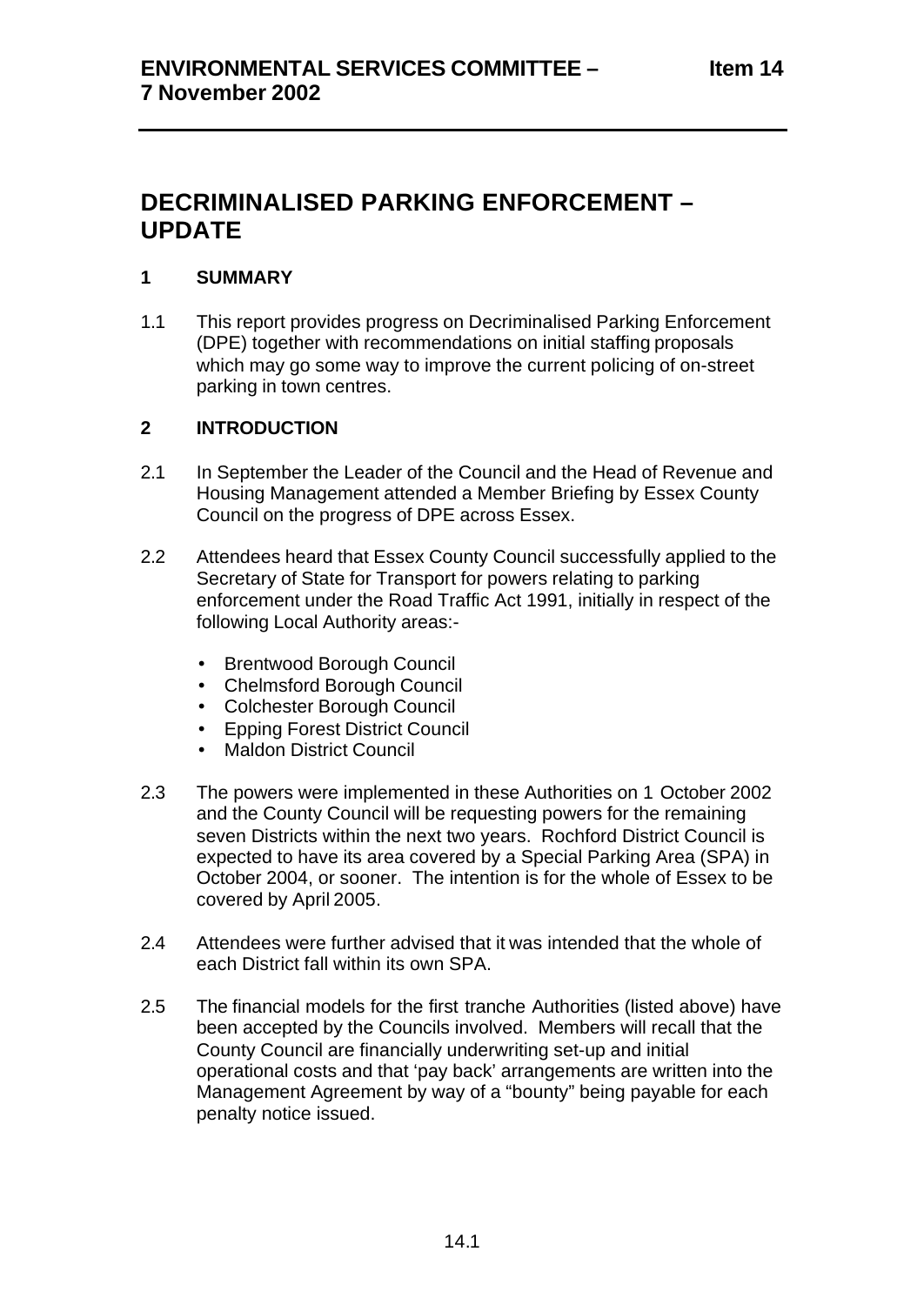#### **3 PROCEDURAL PROCESSES**

- 3.1 Two working groups have been established with each Authority making a contribution to the aspects of:-
	- Enforcement
	- Publicity
- 3.2 Either the Head of Service or his Parking Administration staff attend the Enforcement Working Group and the Council's Corporate Communications Officer attends the other Working Group.
- 3.3 A Member Working Group of this Council met on 15 November 2001 to receive an annual progress report from the Head of Service. At that Meeting concerns were expressed that the enforcement of yellow lines in some town centres within the District was problematic. This is still the situation and has recently been the subject of a Member Notice of Motion. A proposal to address this issue is set out below.

# **4 YELLOW LINE ENFORCEMENT**

- 4.1 Minute 464/02 addressed an issue concerning indiscriminate parking in Rochford Town Centre and the lack of adequate controls by Essex Police. The problems experienced in Rochford Town Centre could equally apply to Hockley, Rayleigh or Great Wakering in as much as there is little traffic warden presence.
- 4.2 The Head of Service wrote to Essex Police who responded by stating that responsibility for enforcement of parking restrictions is a matter for the Police until the process is decriminalised. The Chief Inspector (Operations) went on to state that the Police cannot undertake enforcement where various lines, markings and signage are defective and that this was the case in Rochford and, increasingly, in parts of Rayleigh. He gave a pledge that his staff will do their best with the limited resources available once the defects in the lining/signing have been rectified.
- 4.3 The introduction of DPE will require a comprehensive review of every traffic regulation order affecting parking restrictions throughout the District. This is obviously a time consuming, but necessary, prerequisite to the introduction of DPE in the Rochford District and one which needs to be addressed well in advance of DPE being introduced. First tranche Authorities have found this to be an 18 – 20 month process. Other procedural matters will also need to be addressed to ensure the smooth transition to DPE.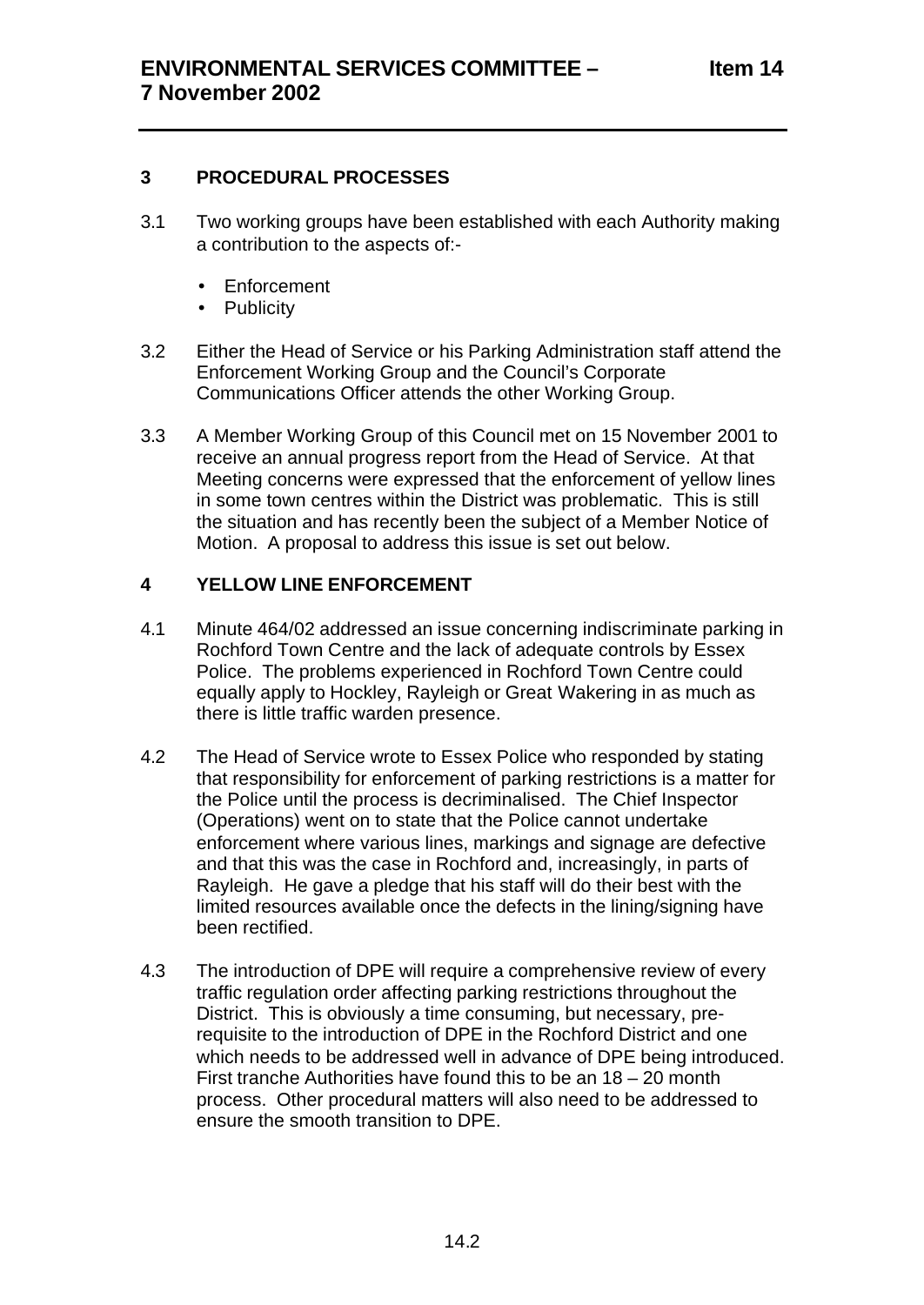- 4.4 Members have identified an emerging parking problem in our town centres as the cover of traffic wardens reduces and inconsiderate motorists take advantage of reduced patrols. It is now appropriate to consider the first appointment to the DPE team. This Officer will be working in the Transportation Team and will ensure all lines, markings and signs accord with traffic orders and pave the way for the introduction of DPE.
- 4.5 With Member support it might be considered appropriate to make Rochford Town Centre the first project area in order that the Police can then redirect their resources to an area of high need.

# **5 FINANCE AND RESOURCE IMPLICATIONS**

5.1 These will need to be considered by the Policy and Finance Committee and, subject to a favourable consideration at tonight's meeting of the proposal, a report will be submitted to the next meeting of that Committee.

# **6 RECOMMENDATION**

It is proposed that the Committee **RESOLVES**

- (1) That the response of Essex Police be noted.
- (2) That the way forward as outlined be agreed in principle, subject to Policy and Finance Committee agreement to the resources and staffing required.
- (3) That the Head of Revenue and Housing Management reports to the next Meeting of Policy and Finance Committee on the appointment of a post of Parking Supervisor.

#### S J Clarkson

#### Head of Revenue and Housing Management

\_\_\_\_\_\_\_\_\_\_\_\_\_\_\_\_\_\_\_\_\_\_\_\_\_\_\_\_\_\_\_\_\_\_\_\_\_\_\_\_\_\_\_\_\_\_\_\_\_\_\_\_\_\_\_\_\_\_\_\_\_

#### **Background Papers:**

Notes to DPE Working Group Essex Police letter 30 September 2002

For further information please contact Steve Clarkson on:-